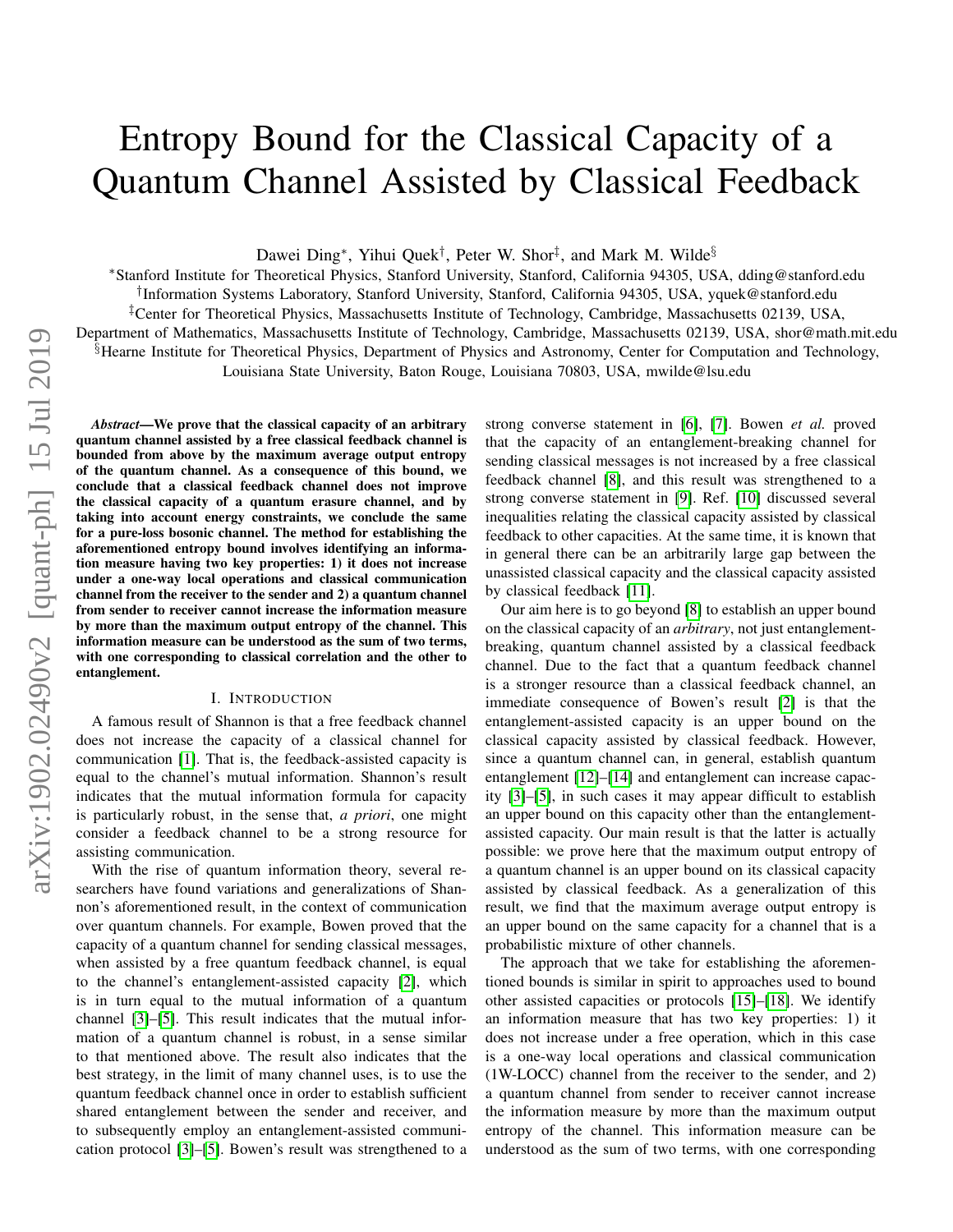to classical correlation and the other to entanglement.

We organize the rest of the paper as follows. Section [II](#page-1-0) provides a formal definition of a protocol for classical communication over a quantum channel assisted by classical feedback. Section [III](#page-1-1) discusses explicitly how to purify such a protocol, which is an important conceptual step for our analysis. Section [IV](#page-2-0) introduces our key information measure and several important supplementary lemmas regarding it. Section [V](#page-3-0) then employs this information measure and the supplementary lemmas to establish the maximum output entropy bound for classical capacity assisted by classical feedback. We apply this bound to the erasure channel and pure-loss bosonic channel in Section [VI.](#page-4-14) We conclude in Section [VII.](#page-4-15)

## <span id="page-1-0"></span>II. PROTOCOL FOR CLASSICAL COMMUNICATION OVER A QUANTUM CHANNEL ASSISTED BY CLASSICAL FEEDBACK

To begin with, let  $n, M \in \mathbb{N}$ , let  $\varepsilon \in [0, 1]$ , and let  $E \ge 0$ . Let  $\mathcal{N}_{A\rightarrow B}$  be a quantum channel, and let H be a Hamiltonian acting on the input system A of  $\mathcal{N}_{A\rightarrow B}$ . An  $(n, M, H, E, \varepsilon)$ protocol for classical communication over a quantum channel  $\mathcal{N}_{A\rightarrow B}$  consists of n uses of the quantum channel  $\mathcal{N}_{A\rightarrow B}$ , along with the assistance of a classical feedback channel from the receiver Bob to the sender Alice, in order for Alice to send one of M messages to Bob such that the error probability is no larger than  $\varepsilon$ . Furthermore, the average state at the input of each channel use should have energy no larger than  $E$ , when taken with respect to the Hamiltonian H.

In more detail, the protocol consists of an initial classical– quantum state  $\sigma_{F_0 B_1}$ , with  $F_0$  classical and  $B_1$  quantum, of the form

$$
\sigma_{F_0 B_1'} = \sum_{f_0} p(f_0) |f_0\rangle \langle f_0|_{F_0} \otimes \sigma_{B_1'}^{f_0}.
$$
 (1)

It also involves  $n$  encoding channels, with each one denoted by  $\mathcal{E}_{A'_{i-1}F_{i-1}\to A'_{i}A_{i}}^{i}$  for  $i \in \{1,\ldots,n\}$ , as well as *n* decoding channels, with each of them denoted by  $\mathcal{D}_{B_i B_i' \to F_i B_{i+1}'}^i$  for  $i \in \{1, \ldots, n-1\}$ . Note that all F systems are classical because the feedback channel is constrained to be a classical channel. So this means that each decoding channel is a quantum instrument. The final decoding is denoted by  $\mathcal{D}_{B_n B'_n \to \hat{W}}^n$ .

We now detail the form of such a protocol. It begins with Alice preparing the following classical–quantum state:

$$
\rho_{WA'_0} \equiv \frac{1}{M} \sum_{m=1}^{M} |m\rangle\langle m|_W \otimes \rho_{A'_0}^m,\tag{2}
$$

for some set  $\{\rho_{A_0'}^m\}_{m}$  of quantum states. The global initial state is then  $\rho_{WA'_0} \otimes \sigma_{F_0B'_1}$ . Alice then performs the encoding channel  $\mathcal{E}^1_{A_0'F_0 \to A_1'A_1}$  and the state becomes as follows:

$$
\omega_{WA'_1A_1B'_1}^{(1)} \equiv \mathcal{E}_{A'_0F_0 \to A'_1A_1}^{1} (\rho_{WA'_0} \otimes \sigma_{F_0B'_1}). \tag{3}
$$

Alice transmits the  $A_1$  system through the first use of the channel  $\mathcal{N}_{A_1 \to B_1}$ , resulting in the following state:

$$
\rho_{WA'_1B_1B'_1}^{(1)} \equiv \mathcal{N}_{A_1 \to B_1}(\omega_{WA'_1A_1B'_1}^{(1)}).
$$
 (4)



<span id="page-1-2"></span>Fig. 1. A protocol for classical communication over three uses of a quantum channel  $\mathcal{N}_{A\rightarrow B}$ , when assisted by a classical feedback channel.

Bob processes his systems  $B_1B_1'$  with the decoding channel  $\mathcal{D}_{B_1B_1'\rightarrow F_1B_2'}^1$  and Alice acts with the encoding channel  $\mathcal{E}_{A'_1F_1\rightarrow A'_2A_2}^2$ , resulting in the state

$$
\omega_{WA'_2A_2B'_2}^{(2)} \equiv (\mathcal{E}_{A'_1F_1 \to A'_2A_2}^2 \circ \mathcal{D}_{B_1B'_1 \to F_1B'_2}^1)(\rho_{WA'_1B_1B'_1}^{(1)}).
$$
(5)

This process iterates  $n - 2$  more times, resulting in the following states:

$$
\rho_{WA'_iB_iB'_i}^{(i)} \equiv \mathcal{N}_{A_i \to B_i}(\omega_{WA'_iA_iB'_i}^{(i)}),\tag{6}
$$

$$
\omega_{WA'_{i+1}A_{i+1}B'_{i+1}}^{(i+1)} \equiv\n\qquad\n(\mathcal{E}_{A'_{i}F_{i}\to A'_{i+1}A_{i+1}}^{i+1} \circ \mathcal{D}_{B_{i}B'_{i}\to F_{i}B'_{i+1}}^{i}) (\rho_{WA'_{i}B_{i}B'_{i}}^{(i)}), \quad (7)
$$

for  $i \in \{2, ..., n-1\}$ . The final decoding (measurement) channel  $\mathcal{D}_{B_n B'_n \to \hat{W}}^n$  results in the following state:

$$
\rho_{W\hat{W}} \equiv (\text{Tr}_{A'_n} \circ \mathcal{D}_{B_n B'_n \to \hat{W}}^n) (\rho_{WA'_n B_n B'_n}^{(n)}).
$$
 (8)

Figure [1](#page-1-2) depicts the above protocol for  $n = 3$ .

For an  $(n, M, H, E, \varepsilon)$  protocol, the following is satisfied

<span id="page-1-3"></span>
$$
\frac{1}{2} \left\| \overline{\Phi}_{W\hat{W}} - \rho_{W\hat{W}} \right\|_{1} \le \varepsilon, \tag{9}
$$

where  $\overline{\Phi}_{W\hat{W}} \equiv \frac{1}{M} \sum_{m=1}^{M} |m\rangle \langle m|_{W} \otimes |m\rangle \langle m|_{\hat{W}}$  is the maximally classically correlated state. Note that  $\frac{1}{2} \left\| \overline{\Phi}_{W\hat{W}} - \rho_{W\hat{W}} \right\|_1 = \Pr{\hat{W} \neq W}$ , where W here denotes the uniform random variable corresponding to the message choice and  $\hat{W}$  denotes the random variable corresponding to the classical value in the register  $\hat{W}$  of the state  $\rho_{W\hat{W}}$ . Furthermore, the following energy constraint applies as well:

<span id="page-1-4"></span>
$$
\text{Tr}\{H\overline{\omega}_A\} \le E, \qquad \overline{\omega}_A \equiv \frac{1}{n} \sum_{i=1}^n \omega_{A_i}^{(i)}, \tag{10}
$$

<span id="page-1-1"></span>which limits the energy of the average input state.

### III. PURIFIED PROTOCOL

Our goal is to bound the rate of such a protocol. With this in mind, we can devise a protocol that simulates the above one. It consists of purifying each step of the above protocol and Bob keeping a copy of the classical feedback, such that at each time step, conditioned on the value of the message in  $W$  and the feedback in the existing systems labeled by  $F$ , the state is pure. To be clear, we go through the steps of the purified protocol. In order to simplify notation, we let  $\hat{A}$  be a joint system throughout, referring to both the original  $A<sup>'</sup>$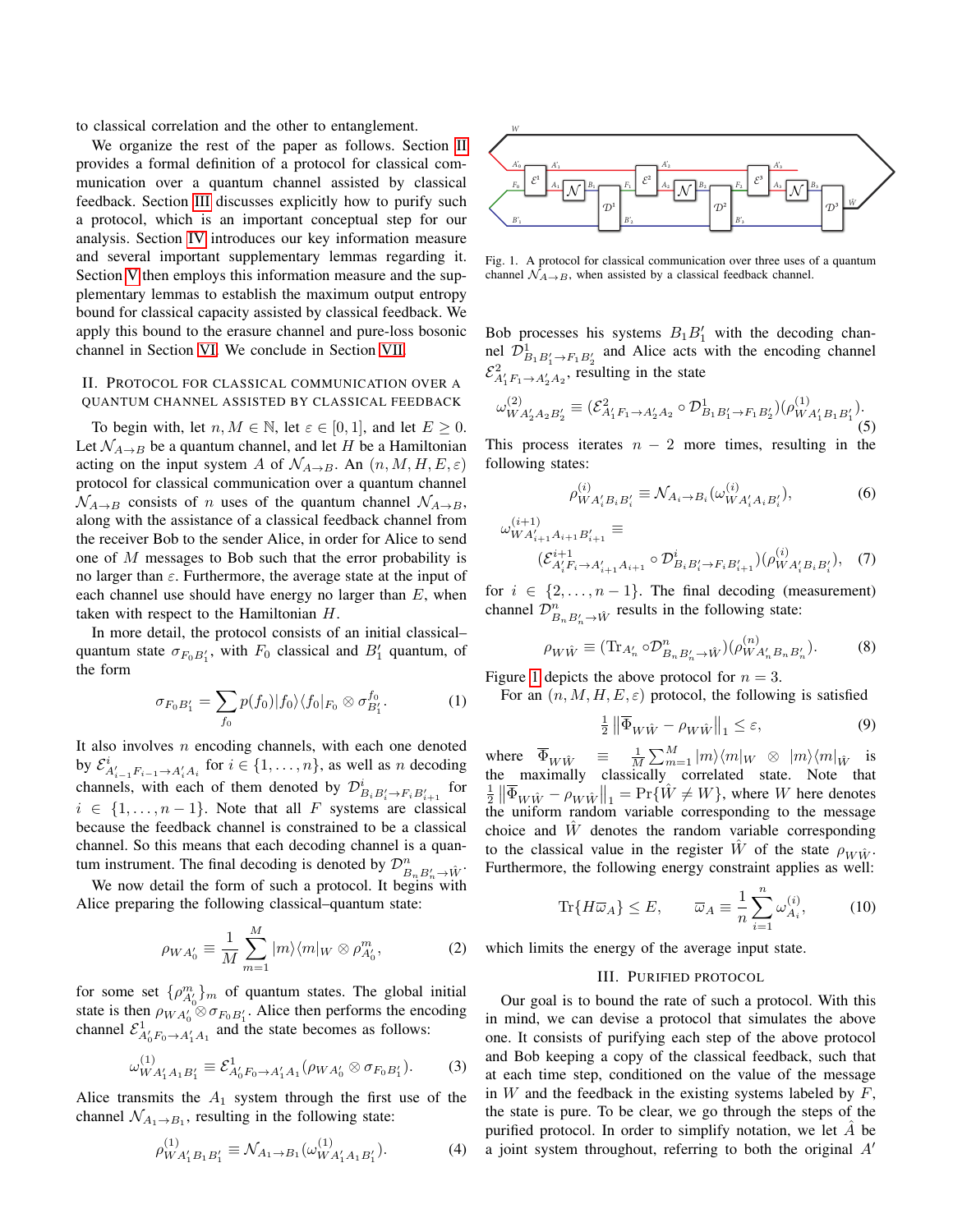system as well as a purifying system, and we take the same convention for  $\hat{B}$ . The initial state of Alice is as follows:

$$
\rho_{W\hat{A}_0} \equiv \frac{1}{M} \sum_{m=1}^{M} |m\rangle\langle m|_W \otimes \psi_{\hat{A}_0}^m,\tag{11}
$$

where  $\psi_{\hat{A}_0}^m$  is a purification of  $\rho_{A'_0}^m$ , such that tracing over a subsystem of  $\psi_{\hat{A}_0}^m$  gives  $\rho_{A_0'}^m$ . The initial state of Bob is as follows:

$$
\sigma_{F_0 F'_0 \hat{B}_1} \equiv \sum_{f_0} p(f_0) |f_0\rangle \langle f_0|_{F_0} \otimes |f_0\rangle \langle f_0|_{F'_0} \otimes \varphi_{\hat{B}_1}^{f_0}, \quad (12)
$$

where  $\varphi_{\hat{B}_1}^{f_0}$  is a purification of  $\sigma_{B'_1}^{f_0}$ , such that tracing over a subsystem of  $\varphi_{\hat{B}_1}^{f_0}$  gives  $\sigma_{B_1}^{f_0}$ , and he keeps an extra copy  $F'_0$ of the classical data. Let  $\mathcal{U}_{\hat{A}_{i-1}F_{i-1}\rightarrow \hat{A}_iA_i}^i$  denote an isometric channel extending the encoding channel  $\mathcal{E}_{A_{i-1}^i F_{i-1} \to A_i^i A_i}^i$ , for  $i \in \{1, \ldots, n\}$ . Since the system  $F_i$  is classical, for  $i \in \{1, \ldots, n-1\}$ , the decoding channel  $\mathcal{D}_{B_i B_i' \to F_i B_{i+1}'}^i$  can be written explicitly as

$$
\mathcal{D}_{B_i B_i' \to F_i B_{i+1}'}^i = \sum_{f_i} \mathcal{D}_{B_i B_i' \to B_{i+1}'}^{i, f_i} \otimes |f_i\rangle\langle f_i|_{F_i}, \qquad (13)
$$

such that  $\{D_{B_iB_i'\rightarrow B_{i+1}'}^{i,f_i}\}_{f_i}$  is a collection of completely positive maps such that the sum map  $\sum_{f_i} \mathcal{D}_{B_i}^{i,f_i} B_{i}^{\prime} \rightarrow B_{i+1}^{\prime}$  is trace preserving. Let  $V^{i, f_i}_{B_i \hat{B}_i \to \hat{B}_{i+1}}$  be a linear map such that tracing over a subsystem of  $V^{i, f_i}_{B_i \hat{B}_i \to \hat{B}_{i+1}}(\cdot) [V^{i, f_i}_{B_i \hat{B}_i \to \hat{B}_{i+1}}]^{\dagger}$  gives the original map  $\mathcal{D}_{B_i B_i' \to B_{i+1}'}^{i, f_i}$ , and define the map

$$
\mathcal{V}_{B_{i}\hat{B}_{i}\to\hat{B}_{i+1}}^{i,f_{i}}(\tau_{B_{i}\hat{B}_{i}}) \equiv V_{B_{i}\hat{B}_{i}\to\hat{B}_{i+1}}^{i,f_{i}}\tau_{B_{i}\hat{B}_{i}}[V_{B_{i}\hat{B}_{i}\to\hat{B}_{i+1}}^{i,f_{i}}]^{†}.
$$

Then we define the enlarged decoding channel  ${{\cal V}^i_{B_i \hat B_i \rightarrow F_i \hat B_{i+1} F'_i}}$  as

$$
\mathcal{V}_{B_i\hat{B}_i\rightarrow F_i\hat{B}_{i+1}F'_i}^i \equiv \sum_{f_i} \mathcal{V}_{B_i\hat{B}_i\rightarrow \hat{B}_{i+1}}^{i,f_i} \otimes |f_i\rangle\langle f_i|_{F_i} \otimes |f_i\rangle\langle f_i|_{F'_i}.
$$

Note that this enlarged decoding channel keeps an extra copy of the classical feedback value for Bob in the register  $F_i'$ . The final decoding channel in the original protocol is equivalent to a measurement channel, and thus can be written as

$$
\mathcal{D}_{B_n B'_n \to \hat{W}}^n(\tau_{B_n B'_n}) = \sum_w \text{Tr}\{\Lambda_{B_n B'_n}^w \tau_{B_n B'_n}\} |w\rangle\langle w|_{\hat{W}},
$$

where  $\{\Lambda_{B_nB_n'}^w\}_w$  is a POVM. We enlarge it as follows in the simulation protocol:

$$
\mathcal{V}_{B_n\hat{B}_n \to \hat{B}_{n+1}\hat{W}}^n(\tau_{B_n\hat{B}_n}) = \sum_{w} \sqrt{\Lambda_{B_nB'_n}^w \tau_{B_n\hat{B}_n} \sqrt{\Lambda_{B_nB'_n}^w}} \otimes |w\rangle\langle w|_{\hat{W}}, \quad (14)
$$

where the meaning of the notation is that the map  $\sqrt{\Lambda_{B_n B'_n}^w}(\cdot) \sqrt{\Lambda_{B_n B'_n}^w}$  acts nontrivially on the subsystems  $\dot{B}_n B'_n$  in the original protocol and trivially on all other  $B$  subsystems, while mapping all  $B$  systems to a system  $\hat{B}_{n+1}$  large enough to accommodate all of them. In the simulation protocol, we also consider an isometric channel  $\mathcal{U}_{A\rightarrow BE}^{\mathcal{N}}$  that simulates the original channel  $\mathcal{N}_{A\rightarrow B}$  as follows:  $\mathcal{N}_{A\rightarrow B}=\text{Tr}_{E}\circ\mathcal{U}_{A\rightarrow BE}^{\mathcal{N}}.$ 

Thus, the various states involved in the purified protocol are as follows. The global initial state is  $\rho_{W \hat{A}_0} \otimes \sigma_{F_0 F_0' \hat{B}_1}$ . Alice performs the enlarged encoding channel  $\mathcal{U}^1_{\hat{A}_0 F_0 \to \hat{A}_1 A_1}$  and the state becomes as follows:

$$
\omega_{W\hat{A}_1 A_1 \hat{B}_1 F'_0}^{(1)} \equiv \mathcal{U}_{\hat{A}_0 F_0 \to \hat{A}_1 A_1}^1 (\rho_{W\hat{A}_0} \otimes \sigma_{F_0 F'_0 \hat{B}_1}).
$$
 (15)

Alice transmits the  $A_1$  system through the first use of the extended channel  $\mathcal{U}_{A_1 \to B_1 E_1}^{\mathcal{N}}$ , resulting in the following state:

$$
\rho_{W\hat{A}_1B_1\hat{B}_1E_1F'_0}^{(1)} = \mathcal{U}_{A_1 \to B_1E_1}^{\mathcal{N}}(\omega_{W\hat{A}_1A_1\hat{B}_1F'_0}^{(1)}).
$$
 (16)

Bob processes his systems  $B_1\hat{B}_1$  with the enlarged decoding channel  $V_{B_1\hat{B}_1\rightarrow F_1F_1'\hat{B}_2}^1$  and Alice acts with the enlarged encoding channel  $\mathcal{U}_{\hat{A}_1 F_1 \to \hat{A}_2 A_2}^2$ , resulting in the state  $\omega_{W}^{(2)}$  $(\mathcal{U}^2)_{W \hat{A}_2 A_2 \hat{B}_2 E_1 F_0' F_1'} \quad \equiv \quad (\mathcal{U}^2_{\hat{A}_1 F_1 \to \hat{A}_2 A_2} \circ$  ${\cal V}_{B_1 \hat{B}_1 \to F_1 F_1' \hat{B}_2}^1) (\rho^{(1)}_{W_A})$  $(W\hat{A}_1B_1\hat{B}_1E_1F_0')$ . This process iterates  $n - 2$  more times, resulting in the following states:

$$
\rho_{W\hat{A}_{i}B_{i}\hat{B}_{i}E_{1}^{i}[F_{0}^{i-1}]'}^{(i)} \equiv \mathcal{U}_{A_{i}\rightarrow B_{i}E_{i}}^{N}(\omega_{W\hat{A}_{i}A_{i}\hat{B}_{i}E_{1}^{i-1}[F_{0}^{i-1}]'}^{(i)}),
$$
  
\n
$$
\omega_{W\hat{A}_{i+1}A_{i+1}\hat{B}_{i+1}E_{1}^{i}[F_{0}^{i}]'}^{(i)} \equiv
$$
  
\n
$$
(\mathcal{U}_{\hat{A}_{i}F_{i}\rightarrow\hat{A}_{i+1}A_{i+1}}^{i+1} \circ \mathcal{V}_{B_{i}\hat{B}_{i}\rightarrow F_{i}F_{i}'}^{i} \hat{B}_{i+1}}^{i})
$$
  
\n
$$
(\mathcal{U}_{\hat{A}_{i}F_{i}\rightarrow\hat{A}_{i+1}A_{i+1}}^{i+1} \circ \mathcal{V}_{B_{i}\hat{B}_{i}\rightarrow F_{i}F_{i}'}^{i} \hat{B}_{i+1}}^{i})
$$

for  $i \in \{2, ..., n-1\}$ . The final enlarged decoding channel  $V_{B_n\hat{B}_n\to\hat{B}_{n+1}\hat{W}}^n$ results in the following state:  $\rho_{W \hat{A}_n \hat{B}_{n+1} \hat{W} E_1^n [F_0^{n-1}]}$ <sup>0</sup> ≡  ${\mathcal V}_{B_n\hat{B}_n\rightarrow \hat{B}_{n+1}\hat{W}}^n(\rho_{W\lambda}^{(n)})$  $(W\hat{A}_n B_n \hat{B}_n E_1^n [F_0^{n-1}]$ . Note that we recover each state of the original protocol from Section [II](#page-1-0) by performing particular partial traces.

#### <span id="page-2-0"></span>IV. INFORMATION MEASURE FOR ANALYSIS OF PROTOCOL

The key information measure that we use to analyze this protocol is as follows:

<span id="page-2-1"></span>
$$
I(W;CF)_{\tau} + S(C|WF)_{\tau},\tag{17}
$$

where  $\tau_{WFC}$  is a classical–quantum state of the form

$$
\tau_{WFC} = \sum_{w,f} p(w,f)|w\rangle\langle w|_W \otimes |f\rangle\langle f|_F \otimes \tau_C^{w,f}.
$$
 (18)

The first term in [\(17\)](#page-2-1) represents the classical correlation between system  $W$  and systems  $CF$ , while the second term represents the average entanglement between the system C of the state  $\tau_C^{w,f}$  and a purifying reference system.

We now establish some properties of the information measure in [\(17\)](#page-2-1). Let us first recall the following lemma from [\[19\]](#page-4-16):

<span id="page-2-3"></span>*Lemma 1:* Let  $\phi_{AB}$  be a pure bipartite state, and let  $\{p(x),\varphi_{A'B'}^{x}\}$  be an ensemble of pure bipartite states obtained from  $\phi_{AB}$  by means of a 1W-LOCC channel of the form

<span id="page-2-2"></span>
$$
\sum_{x} \mathcal{U}_{A \to A'}^{x} \otimes \mathcal{V}_{B \to B'}^{x} \otimes |x\rangle\langle x|_{X}, \tag{19}
$$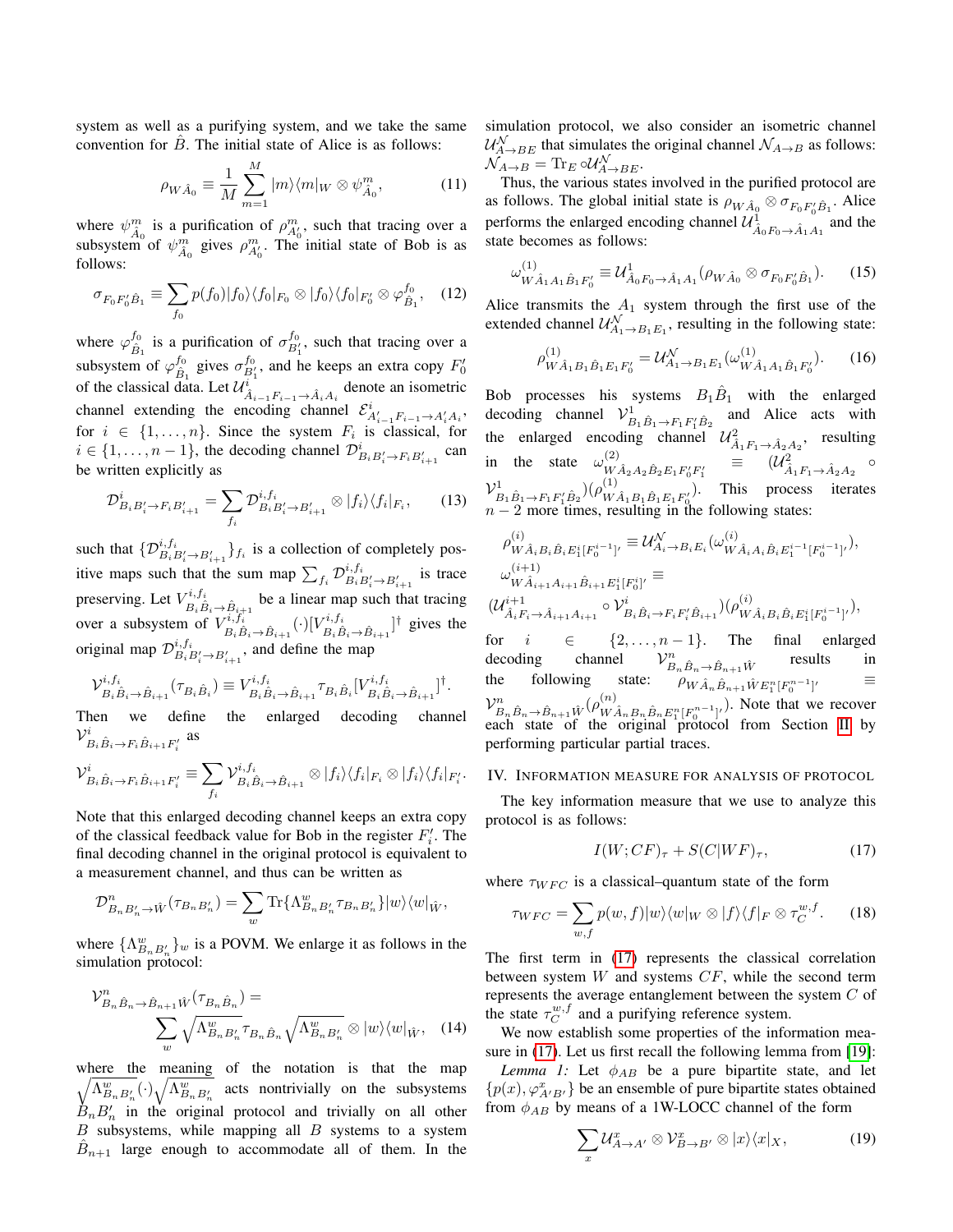where  $\{V_{B\to B'}^x\}_x$  is a collection of completely positive trace non-increasing maps with  $V_{B\to B'}^x(\cdot) = V_{B\to B'}^x(\cdot) [V_{B\to B'}^x]^{\dagger}$ and  $\{\mathcal{U}_{A\to A'}^x\}_x$  is a collection of isometric channels, so that

$$
\varphi_{A'B'}^x \equiv \frac{1}{p(x)} (\mathcal{U}_{A \to A'}^x \otimes \mathcal{V}_{B \to B'}^x)(\phi_{AB}),\tag{20}
$$

$$
p(x) \equiv \text{Tr}\{(\mathcal{U}_{A \to A'}^x \otimes \mathcal{V}_{B \to B'}^x)(\phi_{AB})\}.
$$
 (21)

Then the following inequality holds  $S(B)_{\phi} \geq S(B'|X)_{\tau}$ , for  $\tau_{XA'B'} \equiv \sum_x p(x)|x\rangle\langle x|_X \otimes \varphi_{A'B'}^x.$ 

The above lemma leads to the following one, which is the statement that the quantity in [\(17\)](#page-2-1) is monotone with respect to 1W-LOCC channels:

<span id="page-3-1"></span>*Lemma 2:* Let  $\tau_{WFAB}$  be a classical–quantum state, with classical systems  $WF$  and quantum systems  $AB$  pure when conditioned on  $WF$ , and let  $\mathcal{M}_{AB\rightarrow A'B'X}$  be a 1W-LOCC channel of the form in [\(19\)](#page-2-2). Then the following holds

$$
I(W;BF)_{\tau}+S(B|WF)_{\tau} \ge I(W;B'FX)_{\theta}+S(B'|WFX)_{\theta},
$$

where  $\theta_{WFA'B'X} \equiv \mathcal{M}_{AB \to A'B'X}(\tau_{WFAB}).$ 

**Proof.** The inequality  $I(W; BF)_{\tau} \geq I(W; B'FX)_{\theta}$  holds from data processing. In more detail, consider that  $\theta_{WFB'X}$ is equal to

$$
= \text{Tr}_{A'} \left\{ \sum_{x} (\mathcal{U}_{A \to A'}^{x} \otimes \mathcal{V}_{B \to B'}^{x}) (\tau_{WFAB}) \otimes |x\rangle \langle x|_{X} \right\}
$$

$$
= \sum_{x} \mathcal{V}_{B \to B'}^{x} (\tau_{WFB}) \otimes |x\rangle \langle x|_{X}, \qquad (22)
$$

where the last equality follows because each map  $\mathcal{U}_{A\rightarrow A}^{x}$ is trace preserving. So the state  $\theta_{WFB'X}$  can be understood as arising from the action of the quantum instrument  $\sum_{x} V_{B\to B'}^x \otimes |x\rangle\langle x|_X$  on the state  $\tau_{WFB}$ , and since this is a channel from  $B$  to  $B'X$ , the data processing inequality applies so that  $I(W; BF)_{\tau} \ge I(W; B'FX)_{\theta}$ . The inequality  $S(B|WF)_{\tau} \geq S(B'|WFX)_{\theta}$  follows from an application of Lemma [1,](#page-2-3) by conditioning on the classical systems  $WF$ .

The following lemma places an entropic upper bound on the amount by which the quantity in [\(17\)](#page-2-1) can increase by the action of a channel  $\mathcal{N}_{A\rightarrow B}$ :

<span id="page-3-2"></span>*Lemma 3:* Let  $\tau_{WFAB'}$  be a classical–quantum state of the following form:

$$
\tau_{WFAB'} = \sum_{w,f} p(w,f)|w\rangle\langle w|_W \otimes |f\rangle\langle f|_F \otimes \tau_{AB'}^{w,f}.\tag{23}
$$

Then

$$
I(W; BB'F)_{\omega} + S(BB'|WF)_{\omega}
$$
  
- 
$$
[I(W; B'F)_{\tau} + S(B'|WF)_{\tau}] \leq S(B)_{\omega}, \quad (24)
$$

where  $\omega_{WFBB'} \equiv \mathcal{N}_{A\rightarrow B}(\tau_{WFAB'})$ . Proof. Consider that

$$
I(W; BB'F)_{\omega} + S(BB'|WF)_{\omega}
$$
  
\n
$$
- [I(W; B'F)_{\tau} + S(B'|WF)_{\tau}]
$$
  
\n
$$
= I(W; BB'F)_{\omega} + S(BB'|WF)_{\omega}
$$
  
\n
$$
- [I(W; B'F)_{\omega} + S(B'|WF)_{\omega}]
$$
\n(25)

$$
= I(W; B|B'F)_{\omega} + S(B|B'WF)_{\omega}
$$
\n(26)

$$
=S(B|B'F)_{\omega}-S(B|B'WF)_{\omega}+S(B|B'WF)_{\omega} \quad (27)
$$

$$
= S(B|B'F)_{\omega} \le S(B)_{\omega}.
$$
\n(28)

All inequalities follow from definitions and applying chain rules for mutual information and entropy. The final inequality follows because conditioning does not increase entropy.  $\blacksquare$ 

#### V. MAXIMUM OUTPUT ENTROPY BOUND

<span id="page-3-0"></span>Now that we have identified a quantity that does not increase under 1W-LOCC from Bob to Alice and cannot increase by more than the output entropy of a channel under its action, we can use these properties to establish the following upper bound on the rate of a feedback-assisted communication protocol:

<span id="page-3-7"></span>*Theorem 4:* For an  $(n, M, H, E, \varepsilon)$  protocol for classical communication over a quantum channel  $\mathcal{N}_{A\rightarrow B}$  assisted by classical feedback, of the form described in Section [II,](#page-1-0) the following bound applies

<span id="page-3-6"></span>
$$
(1 - \varepsilon) \log_2 M \le n \cdot \sup_{\rho: \text{Tr}\{H\rho\} \le E} S(\mathcal{N}(\rho)) + h_2(\varepsilon). \quad (29)
$$

**Proof.** Let us consider the purified simulation of a given  $(n, M, H, E, \varepsilon)$  protocol, as given in Section [III.](#page-1-1) We start with

$$
\log_2 M = I(W; \hat{W})_{\overline{\Phi}} \tag{30}
$$

<span id="page-3-5"></span><span id="page-3-4"></span><span id="page-3-3"></span>
$$
\leq I(W; \hat{W})_{\rho} + \varepsilon \log_2 M + h_2(\varepsilon), \tag{31}
$$

where we have applied the condition in [\(9\)](#page-1-3) and standard entropy inequalities. Continuing, we find that

$$
I(W; \hat{W})_{\rho}
$$
  
\n
$$
\leq I(W; B_n \hat{B}_n[F_0^{n-1}]')_{\rho^{(n)}} + S(B_n \hat{B}_n|[F_0^{n-1}]'W)_{\rho^{(n)}}
$$
  
\n
$$
= I(W; B_n \hat{B}_n[F_0^{n-1}]')_{\rho^{(n)}} + S(B_n \hat{B}_n|[F_0^{n-1}]'W)_{\rho^{(n)}}
$$
  
\n
$$
- \left[ I(W; \hat{B}_1 F_0')_{\omega^{(1)}} + S(\hat{B}_1|F_0'W)_{\omega^{(1)}} \right] \tag{33}
$$
  
\n
$$
= I(W; B_n \hat{B}_n[F_0^{n-1}]')_{\rho^{(n)}} + S(B_n \hat{B}_n|[F_0^{n-1}]'W)_{\rho^{(n)}}
$$
  
\n
$$
- \left[ I(W; \hat{B}_1 F_0')_{\omega^{(1)}} + S(\hat{B}_1|F_0'W)_{\omega^{(1)}} \right]
$$
  
\n
$$
+ \sum I(W; \hat{B}_n[F_0^{i-1}]')_{\omega^{(i)}} + S(\hat{B}_n|[F_0^{i-1}]'W)_{\omega^{(i)}}
$$

+
$$
\sum_{i=2} I(W; \hat{B}_i[F_0^{i-1}]')_{\omega^{(i)}} + S(\hat{B}_i[[F_0^{i-1}]']W)_{\omega^{(i)}} - \left[ I(W; \hat{B}_i[F_0^{i-1}]')_{\omega^{(i)}} + S(\hat{B}_i[[F_0^{i-1}]']W)_{\omega^{(i)}} \right].
$$

The first inequality follows from data processing and nonnegativity of entropy. The first equality follows because  $I(W; \hat{B}_1 F'_0)_{\omega^{(1)}} + S(\hat{B}_1 | F'_0 W)_{\omega^{(1)}} = 0$  for the initial state  $\omega^{(1)}_{\mathbf{u}\mathbf{v}}$  $W^{\{1\}}_{A_1A_1\hat{B}_1F_0'}$  (there is no classical correlation between W and  $\hat{B}_1 F'_0$ , and the state on system  $\hat{B}_1$  is pure when conditioned on  $F'_0$ W). The last equality follows by adding and subtracting the same term. Continuing, we find that the quantity in the last line above is bounded as

$$
\leq I(W; B_n \hat{B}_n[F_0^{n-1}]')_{\rho^{(n)}} + S(B_n \hat{B}_n[[F_0^{n-1}']'W)_{\rho^{(n)}} - \left[ I(W; \hat{B}_1 F'_0)_{\omega^{(1)}} + S(\hat{B}_1[F'_0W)_{\omega^{(1)}} \right]
$$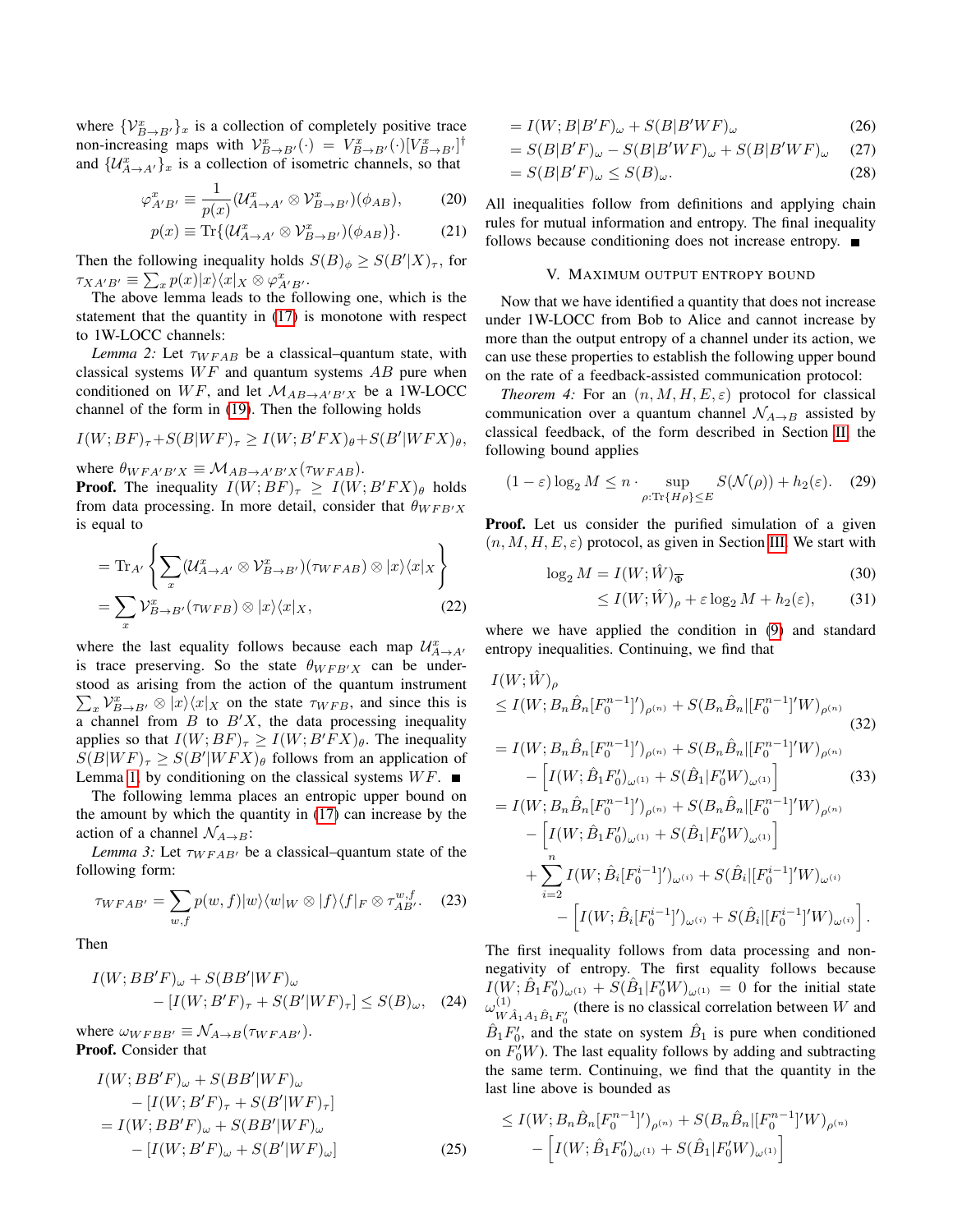$$
+\sum_{i=2}^{n} I(W; B_{i-1}\hat{B}_{i-1}[F_0^{i-2}]')_{\rho^{(i-1)}} \n+ S(B_{i-1}\hat{B}_{i-1}|[F_0^{i-2}]'W)_{\rho^{(i-1)}} \n- [I(W; \hat{B}_i[F_0^{i-1}]')_{\omega^{(i)}} + S(\hat{B}_i|[F_0^{i-1}]'W)_{\omega^{(i)}}] \n= \sum_{i=1}^{n} I(W; B_i\hat{B}_i[F_0^{i-1}]')_{\rho^{(i)}} + S(B_i\hat{B}_i|[F_0^{i-1}]'W)_{\rho^{(i)}} \n- [I(W; \hat{B}_i[F_0^{i-1}]')_{\omega^{(i)}} + S(\hat{B}_i|[F_0^{i-1}]'W)_{\omega^{(i)}}] \quad (34) \n\leq \sum_{i=1}^{n} S(B_i)_{\rho^{(i)}} \leq nS(B)_{\mathcal{N}(\overline{\omega})} \leq n \sup_{\rho:\text{Tr}\{H\rho\} \leq E} S(\mathcal{N}(\rho)).
$$
\n(35)

The first inequality follows from Lemma [2.](#page-3-1) The first equality follows by collecting terms. The second inequality follows from Lemma [3.](#page-3-2) The third inequality follows from concavity of entropy and the definition of  $\overline{\omega}_A$  in [\(10\)](#page-1-4). The final inequality follows from the energy constraint in [\(10\)](#page-1-4), and by optimizing over all input states that satisfy this energy constraint. By combining [\(30\)](#page-3-3)–[\(31\)](#page-3-4) and [\(32\)](#page-3-5)–[\(35\)](#page-4-17), we arrive at [\(29\)](#page-3-6). ■

In Appendix [A,](#page-5-0) we show how to extend this result to the maximum average output entropy:

*Theorem 5:* Let  $\mathcal{N}_{A\to B} = \sum_{x} p_X(x) \mathcal{N}_{A\to B}^x$ , where  $p_X$  is a probability distribution and  $\{\tilde{\mathcal{N}}_{A\to B}^x\}_x$  is a set of channels. For an  $(n, M, H, E, \varepsilon)$  protocol for classical communication over the channel  $\mathcal{N}_{A\rightarrow B}$  assisted by classical feedback, of the form described in Section [II,](#page-1-0) the following bound applies

$$
(1 - \varepsilon) \log_2 M \leq n \cdot \sup_{\rho: \operatorname{Tr}\{H\rho\} \leq E} \sum_{x} p_X(x) S(\mathcal{N}^x(\rho)) + h_2(\varepsilon).
$$

#### <span id="page-4-19"></span>VI. EXAMPLES

<span id="page-4-14"></span>From the upper bound in Theorem [4,](#page-3-7) we conclude that the feedback-assisted capacity of a noiseless qudit channel of dimension d is  $log_2 d$ .

Furthermore, consider a pure-loss bosonic channel [\[20\]](#page-4-18) with transmissivity  $\eta \in [0, 1]$ . Taking the Hamiltonian as the photon number operator and energy constraint  $N_S \geq 0$ , it is known from [\[20\]](#page-4-18) that this channel's energy constrained classical capacity and maximum output entropy are equal to  $g(\eta N_S)$ , where  $g(x) \equiv (x+1) \log_2(x+1) - x \log_2 x$ . Applying these results and Theorem [4,](#page-3-7) we conclude that classical feedback does not increase the energy-constrained classical capacity of the pure-loss bosonic channel.

A quantum erasure channel is defined as  $\rho \rightarrow (1 - p)\rho + p$  $p|e\rangle\langle e|$  for  $p \in [0, 1]$ , where  $\rho$  is the state of a d-dimensional input system and  $|e\rangle\langle e|$  is an erasure state orthogonal to all inputs. Applying Theorem [5,](#page-4-19) we conclude that the classical capacity of the erasure channel assisted by classical feedback is equal to  $(1 - p) \log_2 d$ , so that classical feedback does not increase the classical capacity of the erasure channel.

#### VII. CONCLUSION

<span id="page-4-15"></span>Our main result is that the maximum average output entropy of a quantum channel is an upper bound on its classical capacity assisted by classical feedback. Note that the bound is a weak converse bound. Going forward from here, it would be good to find strong converse and tighter bounds on the classical capacity assisted by classical feedback.

<span id="page-4-20"></span>Acknowledgements. We acknowledge discussions with Xin Wang, Patrick Hayden, and Tsachy Weissman. DD is supported by a National Defense Science and Engineering Graduate Fellowship. YQ is supported by a Stanford Graduate Fellowship and a National University of Singapore Overseas Graduate Scholarship. PWS is supported by the NSF under Grant No. CCF-1525130 and through the NSF Science and Technology Center for Science of Information under Grant No. CCF0-939370. MMW acknowledges NSF grant no. 1350397. DD and MMW thank God for all His provisions.

#### **REFERENCES**

- <span id="page-4-17"></span><span id="page-4-0"></span>[1] C. Shannon, "The zero error capacity of a noisy channel," *IRE Transactions on Information Theory*, vol. 2, no. 3, pp. 8–19, September 1956.
- <span id="page-4-1"></span>[2] G. Bowen, "Quantum feedback channels," *IEEE Transactions on Information Theory*, vol. 50, no. 10, pp. 2429–2434, October 2004.
- <span id="page-4-2"></span>[3] C. H. Bennett, P. W. Shor, J. A. Smolin, and A. V. Thapliyal, "Entanglement-assisted classical capacity of noisy quantum channels," *Physical Review Letters*, vol. 83, no. 15, pp. 3081–3084, October 1999.
- [4] ——, "Entanglement-assisted capacity of a quantum channel and the reverse Shannon theorem," *IEEE Transactions on Information Theory*, vol. 48, no. 10, pp. 2637–2655, October 2002.
- <span id="page-4-3"></span>[5] A. S. Holevo, "On entanglement assisted classical capacity," *Journal of Mathematical Physics*, vol. 43, no. 9, pp. 4326–4333, September 2002.
- <span id="page-4-4"></span>[6] C. H. Bennett, I. Devetak, A. W. Harrow, P. W. Shor, and A. Winter, "The quantum reverse Shannon theorem and resource tradeoffs for simulating quantum channels," *IEEE Transactions on Information Theory*, vol. 60, no. 5, pp. 2926–2959, May 2014.
- <span id="page-4-5"></span>[7] T. Cooney, M. Mosonyi, and M. M. Wilde, "Strong converse exponents for a quantum channel discrimination problem and quantum-feedbackassisted communication," *Communications in Mathematical Physics*, vol. 344, no. 3, pp. 797–829, June 2016.
- <span id="page-4-6"></span>[8] G. Bowen and R. Nagarajan, "On feedback and the classical capacity of a noisy quantum channel," *IEEE Transactions on Information Theory*, vol. 51, no. 1, pp. 320–324, January 2005.
- <span id="page-4-7"></span>[9] D. Ding and M. M. Wilde, "Strong converse exponents for the feedbackassisted classical capacity of entanglement-breaking channels," *Problems of Information Transmission*, vol. 54, no. 1, pp. 1–19, January 2018.
- <span id="page-4-8"></span>[10] C. H. Bennett, I. Devetak, P. W. Shor, and J. A. Smolin, "Inequalities and separations among assisted capacities of quantum channels," *Physical Review Letters*, vol. 96, no. 15, p. 150502, April 2006.
- <span id="page-4-9"></span>[11] G. Smith and J. A. Smolin, "Extensive nonadditivity of privacy," *Physical Review Letters*, vol. 103, no. 12, p. 120503, September 2009.
- <span id="page-4-10"></span>[12] S. Lloyd, "Capacity of the noisy quantum channel," *Physical Review A*, vol. 55, no. 3, pp. 1613–1622, March 1997.
- [13] P. W. Shor, "The quantum channel capacity and coherent information," in *Lecture Notes, MSRI Workshop on Quantum Computation*, 2002.
- <span id="page-4-11"></span>[14] I. Devetak, "The private classical capacity and quantum capacity of a quantum channel," *IEEE Transactions on Information Theory*, vol. 51, no. 1, pp. 44–55, January 2005, arXiv:quant-ph/0304127.
- <span id="page-4-12"></span>[15] M. Takeoka, S. Guha, and M. M. Wilde, "The squashed entanglement of a quantum channel," *IEEE Transactions on Information Theory*, vol. 60, no. 8, pp. 4987–4998, August 2014, arXiv:1310.0129.
- [16] M. Christandl and A. Müller-Hermes, "Relative entropy bounds on quantum, private and repeater capacities," *Communications in Mathematical Physics*, vol. 353, no. 2, pp. 821–852, July 2017.
- [17] E. Kaur and M. M. Wilde, "Amortized entanglement of a quantum channel and approximately teleportation-simulable channels," *Journal of Physics A*, vol. 51, no. 3, p. 035303, January 2018.
- <span id="page-4-13"></span>[18] M. Berta, C. Hirche, E. Kaur, and M. M. Wilde, "Amortized channel divergence for asymptotic quantum channel discrimination," August 2018, arXiv:1808.01498.
- <span id="page-4-16"></span>[19] C. H. Bennett, D. P. DiVincenzo, J. A. Smolin, and W. K. Wootters, "Mixed-state entanglement and quantum error correction," *Physical Review A*, vol. 54, no. 5, pp. 3824–3851, November 1996.
- <span id="page-4-18"></span>[20] V. Giovannetti, S. Guha, S. Lloyd, L. Maccone, J. H. Shapiro, and H. P. Yuen, "Classical capacity of the lossy bosonic channel: The exact solution," *Phys. Rev. Lett.*, vol. 92, no. 2, p. 027902, January 2004.